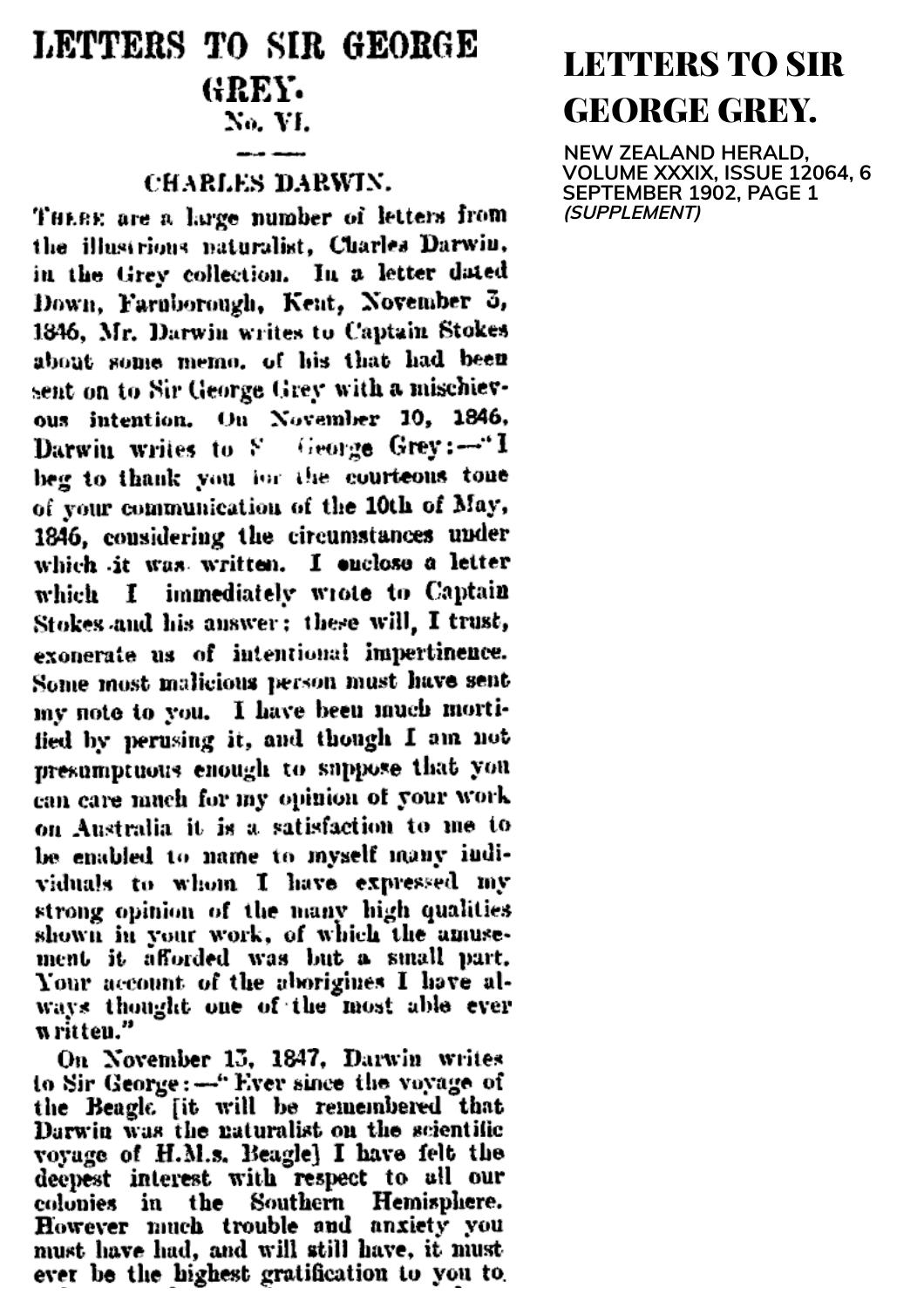reflect on the prominent part you have<br>played in two countries destined in future centuries to be great fields of civilisation.<br>You are so kind as to offer aid in any natural history researches in New Zealand. I have no personal interest on any point<br>there; but there are two subjects which have long appeared to me well deserving investigation; and if hereafter your labours should be lightened you might like tention to them of any naturalist under you. The first is, an examination of any limestone caverns. Such exist near the Bay of Islands, and I daresay elsewhere. I was prevented from examining them by their having been used as places of burial. Digging in the mad under the usual<br>stalagmit crust would probably reveal<br>bones of the contemporaries of the<br>Dinornis. I think there is a special inter-<br>est on this point, from New Zealand being at present so eminently instructive in a negative point of view with respect to the distribution of terrestrial mamifers." Darwin then proceeds at considerable length to direct the attention of Governor Grey to the occurrence of erratic boulders in New Zealand. He says:--"I consider it as a<br>most important question as bearing upon<br>the former climate of the world to know<br>whether such proofs occur generally in the<br>Southern Hemisphere as in the Northern. southern fremsphere as in the Northern.<br>
... I saw, inland of the Bay of Is-<br>
lands, large, rounded blocks of greenstone,<br>
but I was unable to ascertain whether the<br>
parent rock was far distant, nor did I then<br>
see the ful otherwise I would have devoted every hour to it. . . . . I would hyself go through<br>much labour to investigate the erratic<br>phenomena and trace its limits and age."

In a letter dated Down, Bromley, Kent, writen while Sir G. Grey was Governor at<br>the Cape, Mr. Darwin says: --"I have during many years been collecting all the facts and reasoning which I could in regard to the variation and origin of species, intend-<br>ing to give, as far as lies in my power, the many difficulties surrounding the sub-<br>ject on all sides. One chief line of investigation naturally is concerned with the amount of variation of all our domestic<br>animals. For various reasons I have de-